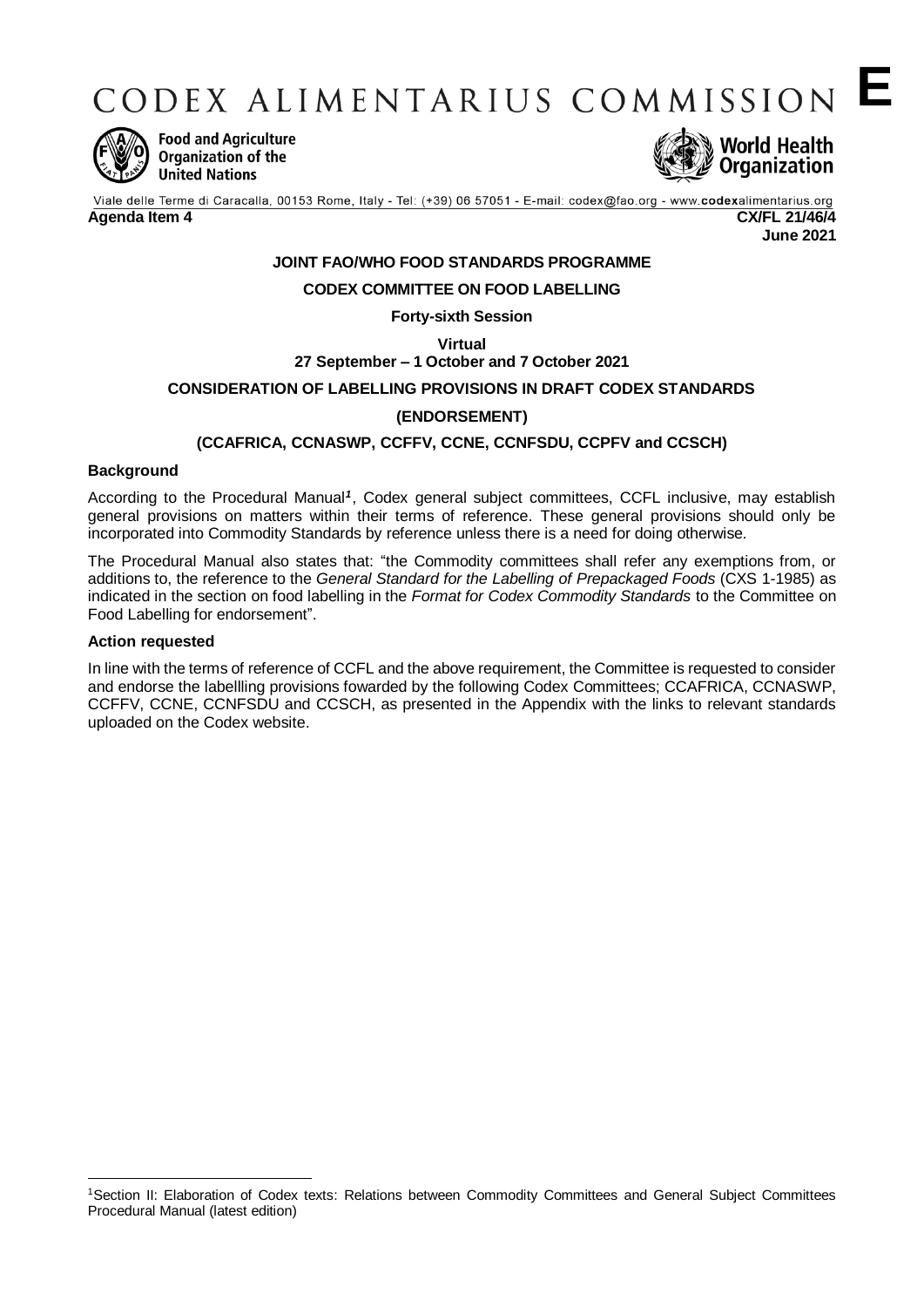# **A. FAO/WHO COORDINATING COMMITTEE FOR AFRICA (CCAFRICA)**

#### **Note**:

CCAFRICA23 forwarded the draft regional standard for fermented cooked cassava-based products, draft regional standard for fresh leaves of *Gnetum* spp. to CAC43 for adoption at Step 8, and proposed draft regional standard for dried meat at Step 5, which were adopted by CAC43 accordingly.

*[REGIONAL STANDARD FOR FERMENTED COOKED CASSAVA-BASED PRODUCTS](http://www.fao.org/fao-who-codexalimentarius/sh-proxy/en/?lnk=1&url=https%253A%252F%252Fworkspace.fao.org%252Fsites%252Fcodex%252FMeetings%252FCX-707-23%252FREPORT%252FREP20_AFRICAe.pdf#page=32)*

#### **7 LABELLING**

In addition to the provisions of the *General Standard for the Labelling of Prepackaged Foods* (CXS 1-1985), the specific provisions below apply.

#### **7.1 Product Name**

The name of the products covered by this standard is «Fermented cooked cassava-based products," followed by product specific or local name.

#### **7.2 Location of label**

The label of products covered by this standard should be placed on the secondary packaging.

#### **7.3 Labelling of Non-Retail container**

Information for non-retail containers shall be given either on the container or in accompanying documents, except that the name of the product, lot identification and the name and address of the manufacturer or packer shall appear on the container. However, lot identification and the name and address of the manufacturer or packer may be replaced by an identification mark, provided that such mark is clearly identifiable with the accompanying documents.

### *[REGIONAL STANDARD FOR FRESH LEAVES OF GNETUM SPP.](http://www.fao.org/fao-who-codexalimentarius/sh-proxy/en/?lnk=1&url=https%253A%252F%252Fworkspace.fao.org%252Fsites%252Fcodex%252FMeetings%252FCX-707-23%252FREPORT%252FREP20_AFRICAe.pdf#page=34)*

#### **6 LABELLING**

In addition to the provisions of the *General Standard for Labelling of Prepackaged Foods* (CXS 1-1985), the specific provisions below apply.

#### **6.1 Names of the produce**

The name of the product covered by this standard is "*Gnetum* spp. Leaves" followed by the local name as applicable<sup>1</sup>.

#### **6.2 Non-Retail Containers**

Each package must bear the following particular in letter group on the same side legibly and indelibly marked and visible from the outside or in the document accompanying the shipment.

#### **6.2.1 Identification**:

Name and address of exporter, packer and/or dispatcher identification code (optional)

#### **6.2.2 Nature of produce**

The name of the produce (*Gnetum* leaves spp.), if the contents are not visible from the outside. Name of the variety and or commercial type (optional)

#### **6.2.3 Origin of produce**

Country of origin and optionally, district where gown or national, regional, or local place name.

<sup>1</sup> Examples of local names: Okok and Eru (Cameroon), Okazi and Afang (Nigeria), Fumbua (Democratic Republic of Congo)

### *[DRAFT REGIONAL STANDARD FOR DRIED MEAT](http://www.fao.org/fao-who-codexalimentarius/sh-proxy/en/?lnk=1&url=https%253A%252F%252Fworkspace.fao.org%252Fsites%252Fcodex%252FMeetings%252FCX-707-23%252FREPORT%252FREP20_AFRICAe.pdf#page=36)*

#### **PACKAGING AND LABELLING**

#### **8.1 Labelling**

The products covered by the provisions of this Standard shall be labelled in accordance with the *General Standard for the Labelling of Pre-packaged Foods* (CXS 1- 1985). In addition, the following specific provisions apply:

a) Name of the product shall state the type of meat used, as appropriate and the local/common name<sup>1</sup>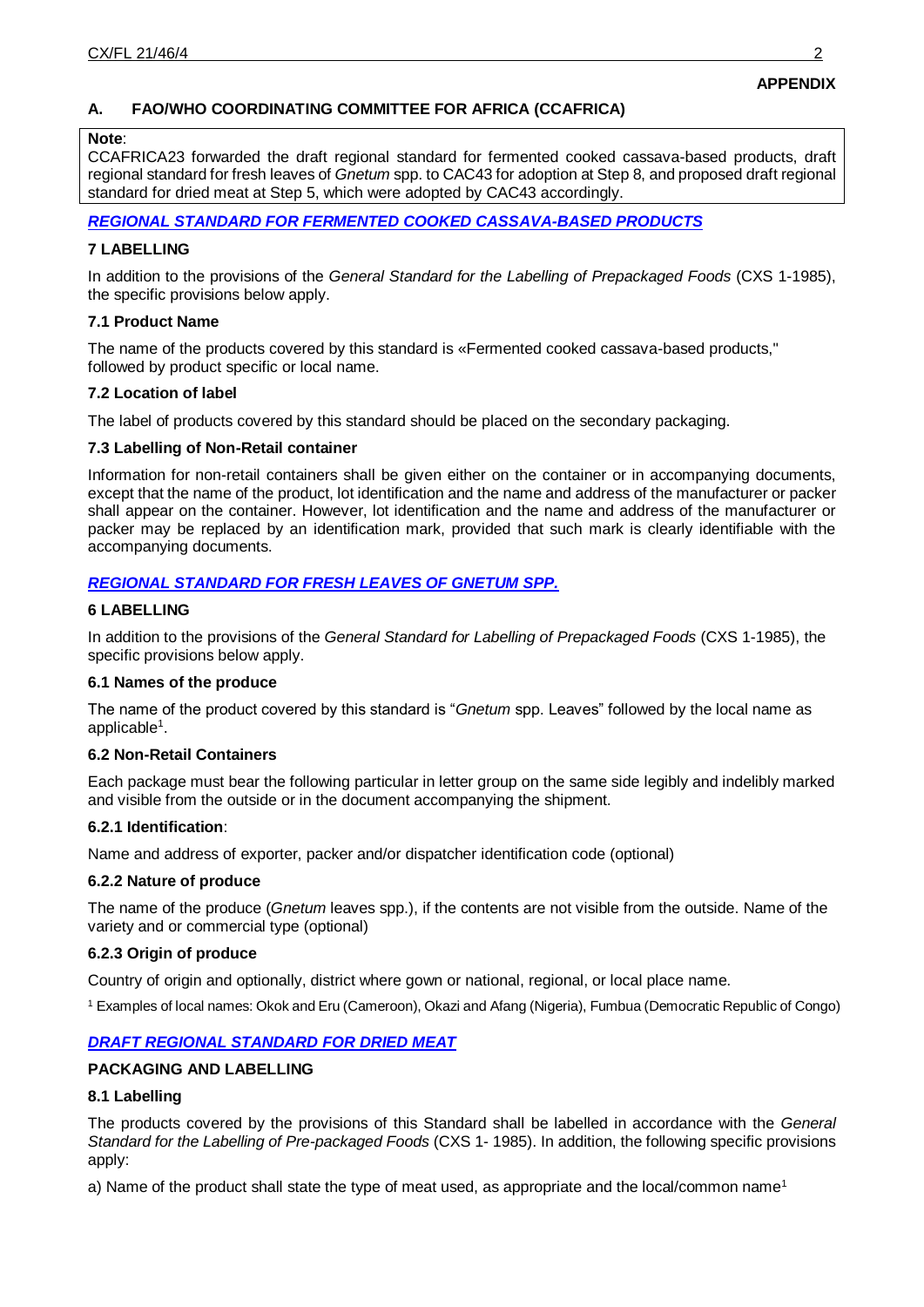b) List of ingredients – the type of meat used shall be declared in the list of ingredients

#### c) Best Before date.

Any additional labelling requirement, specifically pertaining to ingredients, shall comply with the requirements of relevant codes and standards.

### **8.2 Packaging**

The product shall be packed in clean, hygienic, moisture-proof, and well-sealed containers food grade material made from suitable materials that have no adverse effect on product properties. It may also be vacuum packed.

<sup>1</sup>Some examples of local names for dried meat: Aliya (Kenya); Khlii (Morocco); Kilishi (Nigeria, Cameroon, Burkina Faso); Odka (Somalia); Qwanta (Ethiopia); Segwapa (Zimbabwe, Botswana, Lesotho, Namibia and South Africa), Kuna (Botswana)

## **B. FAO/WHO COORDINATING COMMITTEE FOR NORTH AMERICA AND SOUTH WEST PACIFIC (CCNASWP)**

**Note**: CCNASWP15 forwarded the proposed draft regional standard for fermented noni fruit juice to CAC43 for adoption at Step 5, which was adopted by CAC43 accordingly. In addition CCNASWP15 forwarded the proposed draft regional standard for kava products for use as a beverage when mixed with water to CAC43 for adoption at Step 5, tasking the Coordinator to work with the Member countries of the region to resolve the few outstanding issues prior to CCEXEC79, so that the Coordinator, should consensus be achieved among the Member countries, can recommend omission of Steps 6 and 7 and submission for adoption at Step 8 at CAC43. As all outstanding issues had been resolved, CAC43 adopted the regional standard for kava products for use as a beverage at Step 5/8 pending endorsement of the labelling provisions by CCFL.

*[DRAFT REGIONAL STANDARD FOR FERMENTED NONI FRUIT JUICE](http://www.fao.org/fao-who-codexalimentarius/sh-proxy/en/?lnk=1&url=https%253A%252F%252Fworkspace.fao.org%252Fsites%252Fcodex%252FMeetings%252FCX-732-15%252FREPORT%252FREP20_NASWPe.pdf#page=22)*

### **9 LABELLING**

The products shall be labelled in accordance with the *General Standard for the Labelling of Prepackaged Food*  (CXS 1-1985).

#### **9.1 Name of the product**

The name of the food product shall be "Fermented Noni Fruit Juice". The term "noni fruit juice" may be replaced by a term which has customarily been used to describe the product in the country in which the product is intended to be sold (e.g., "nonu juice" or "nono juice").

### *[REGIONAL STANDARD FOR KAVA PRODUCTS FOR USE AS A BEVERAGE WHEN MIXED WITH](http://www.fao.org/fao-who-codexalimentarius/sh-proxy/en/?lnk=1&url=https%253A%252F%252Fworkspace.fao.org%252Fsites%252Fcodex%252FMeetings%252FCX-732-15%252FREPORT%252FREP20_NASWPe.pdf#page=26)  [WATER](http://www.fao.org/fao-who-codexalimentarius/sh-proxy/en/?lnk=1&url=https%253A%252F%252Fworkspace.fao.org%252Fsites%252Fcodex%252FMeetings%252FCX-732-15%252FREPORT%252FREP20_NASWPe.pdf#page=26)*

### **7 LABELLING**

**7.1** The products covered by this standard shall be labelled in accordance with the *General Standard for the Labelling of Prepackaged Foods* (CXS 1-1985). In addition to these requirements, the following specific provisions apply:

### **7.2 Name of the product**

The name of the food shall be "fresh kava" or "dried kava" together with the part of the kava plant from which the kava product is derived. Kava products shall have a clear marking that they are Noble kava. Optionally the name of the variety(ies) of kava plant from which the kava product is derived may be stated.

### **7.3 Origin of the product**

Country of origin<sup>1</sup> and, optionally, island or district where grown, or national, regional or local place name. The *Principles for Traceability / Product Tracing as a Tool within a Food Inspection and Certification System* (CXG 60-2006) shall be adhered to when tracing a product to its origin.

 $1$  The full or a commonly used name should be indicated.

### **7.4 Instructions for use**

The label of each container of kava products shall have a clear, conspicuous and easily readable message, which includes the following points:

- a) the statement "Steps to prepare the kava beverage" or a similar statement followed by specifically numbered actions to prepare the kava beverage;
- b) the first action referred to in Section 7.4(a) should read "Use only potable water to prepare the kava beverage" or a similar statement;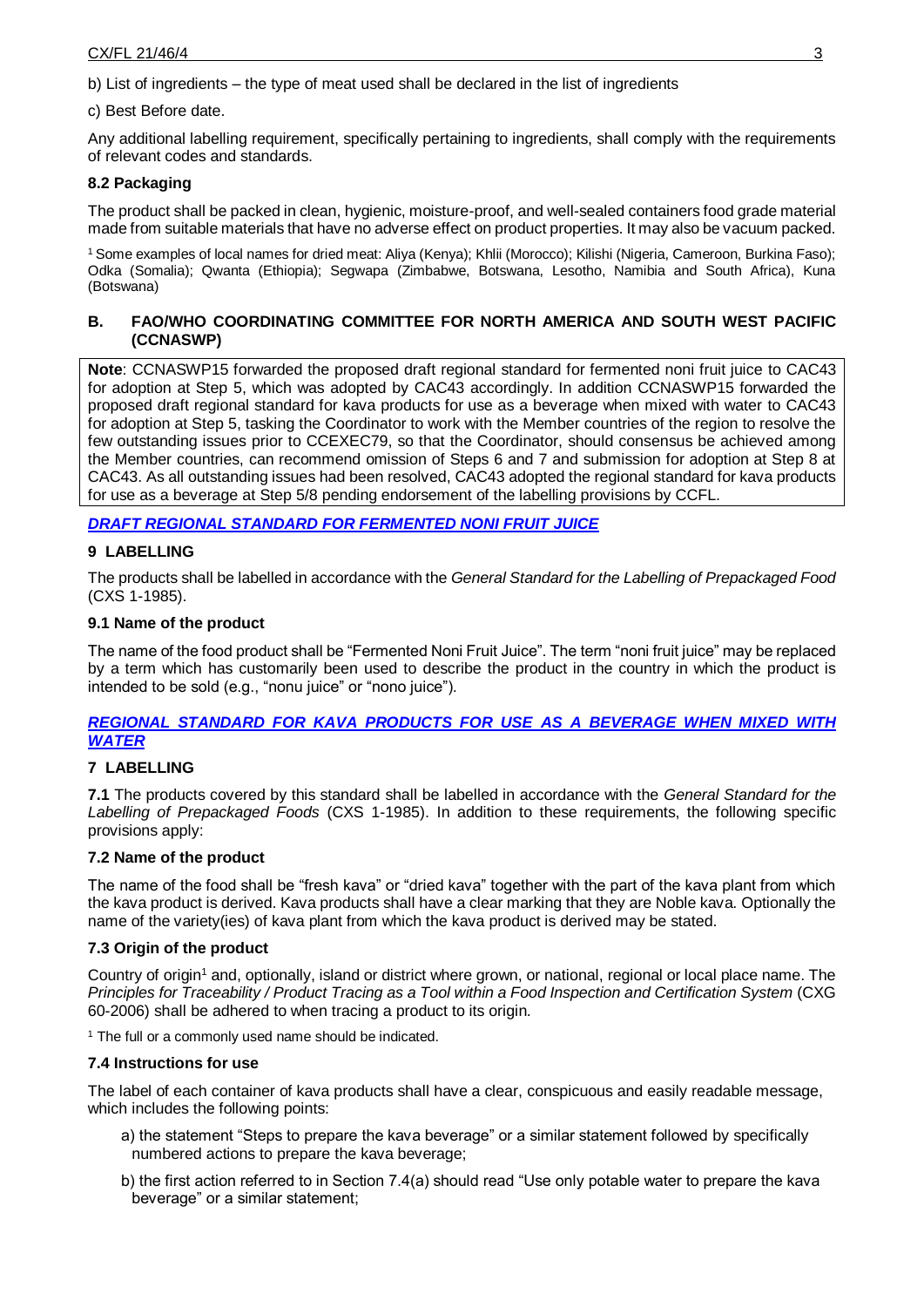### **7.5 Labelling of non-retail containers**

Information for non-retail containers shall be given either on the container or in accompanying documents, except that the name of the product, lot identification, and the name and address of the producer, packer, exporter or distributor shall appear on the container. However, lot identification, and the name and address of the producer, packer, exporter or distributor may be replaced by an identification mark, provided that such a mark is clearly identifiable with the accompanying documents.

## **7.6 Optional Labelling**

Kava products may have a clear marking to indicate that they are not intended for medicinal purposes.

### **C. COMMITTEE ON FRESH FRUITS AND VEGETABLES (CCFFV)**

**Note**: CCFFV21 forwarded the draft standard for kiwifruit, the draft standard for garlic and the draft standard for ware potatoes to CAC43 for adoption at Step 8 and the proposed draft standard for yam for adoption at Step 5/8. CAC43 adopted them accordingly pending endorsement of the labelling provisions by CCFL.

### *[STANDARD FOR KIWIFRUIT](http://www.fao.org/fao-who-codexalimentarius/sh-proxy/en/?lnk=1&url=https%253A%252F%252Fworkspace.fao.org%252Fsites%252Fcodex%252FMeetings%252FCX-731-21%252FFinal%252520report%252FREP20_FFVe_PDF%2Bversion.pdf#page=24)*

# **7. PROVISIONS CONCERNING MARKING OR LABELLING**

### **7.1 CONSUMER PACKAGES**

In addition to the requirements of the *General Standard for the Labelling of Prepackaged Foods* (CXS 1-1985), the following specific provisions apply:

#### **7.1.1 Name of Produce**

Each package shall be labelled as to the name of the produce and optionally the name of the variety(ies) or cultivar(s) or the predominant flesh colour.

#### **7.1.2 Origin of Produce**

Country of origin<sup>1</sup> and, optionally, district where grown, or national, regional or local place name.

#### **7.2 NON-RETAIL CONTAINERS**

Each package must bear the following particulars, in letters grouped on the same side, legibly and indelibly marked, and visible from the outside.

For kiwifruit transported in bulk (direct loading into a transport vehicle) these particulars must appear on a document accompanying the goods, and attached in a visible position inside the transport vehicle unless the document is replaced by an electronic solution. In that case the identification must be machine readable and easily accessible.

## **7.2.1 Identification**

Name and address of exporter, packer and/or dispatcher. Identification code (optional)<sup>2</sup>.

### **7.2.2 Name of Produce**

Name of the produce and optionally the name of the variety(ies) or cultivar(s) or the predominant flesh colour

The name of the variety can be replaced by a synonym. A trade name<sup>3</sup> can only be given in addition to the variety or the synonym.

### **7.2.3 Origin of Produce**

Country of origin<sup>1</sup> and, optionally, district where grown or national, regional or local place name.

### **7.2.4 Commercial specifications**

- class;
- size (if sized), expressed
	- $\circ$  by the minimum and maximum weight of the fruit; or
	- o by number of fruit and the net fruit weight; or
	- o by the size and method used.

### **7.2.5 Official Inspection Mark (optional)**

 $1$  The full or a commonly used name should be indicated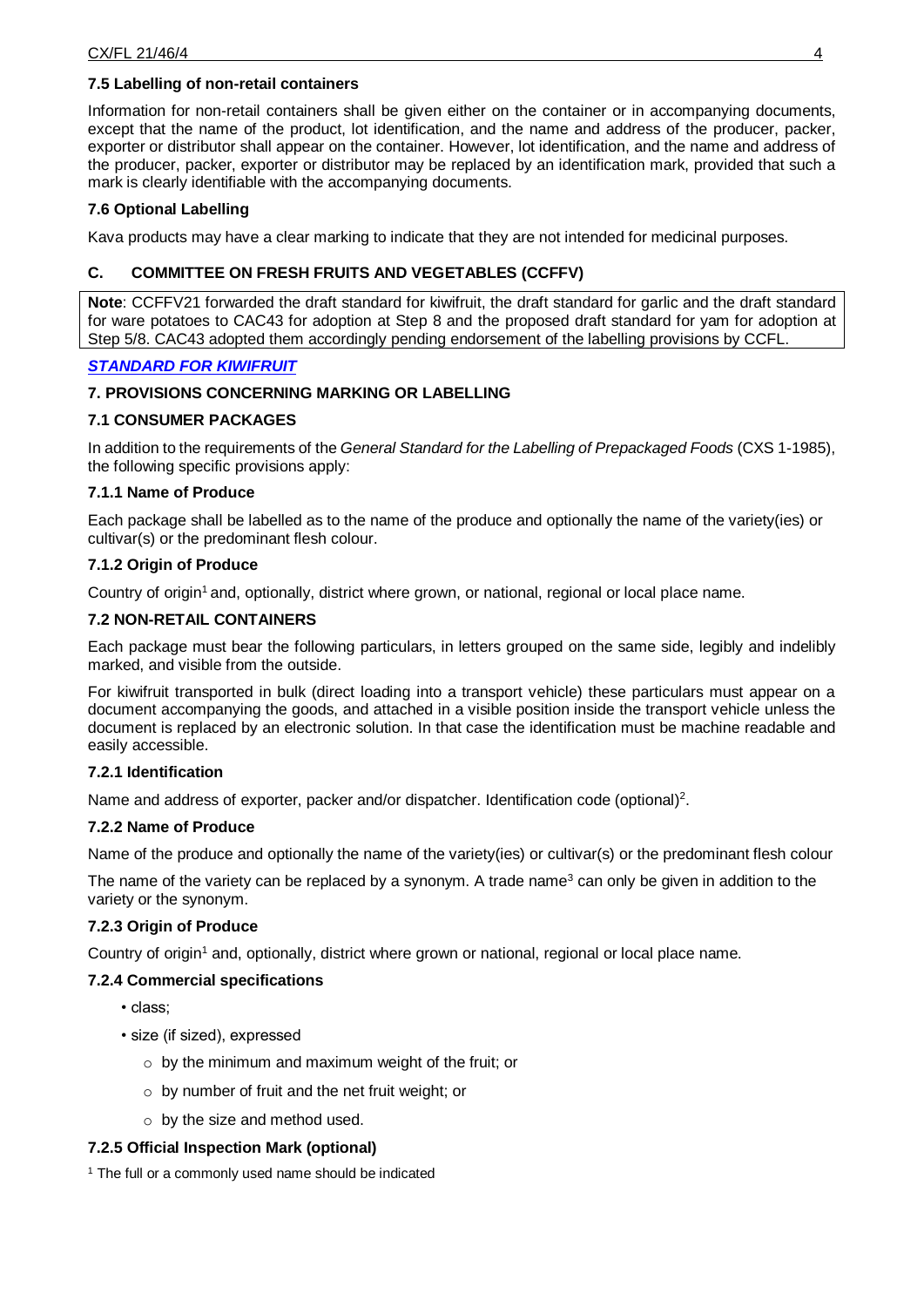$2$  The national legislation of a number of countries requires the explicit declaration of the name and address. However, in the case where a code mark is used, the reference "packer and/or dispatcher (or equivalent abbreviations)" has to be indicated in close connection with the code mark.

 $3A$  trade name can be a trade mark for which protection has been sought or obtained or any other commercial type.

### *[STANDARD FOR GARLIC](http://www.fao.org/fao-who-codexalimentarius/sh-proxy/en/?lnk=1&url=https%253A%252F%252Fworkspace.fao.org%252Fsites%252Fcodex%252FMeetings%252FCX-731-21%252FFinal%252520report%252FREP20_FFVe_PDF%2Bversion.pdf#page=29)*

### **7. PROVISIONS CONCERNING MARKING OR LABELLING**

#### **7.1 CONSUMER PACKAGES**

In addition to the requirements of the *General Standard for the Labelling of Prepackaged Foods* (CXS 1- 1985), the following specific provisions apply:

#### **7.1.1 Name of Produce**

If the produce is not visible from the outside, each package shall be labelled as to the name of the produce ("garlic" and/or "fresh garlic", "semi-dry garlic", "dry garlic") and the name of the variety.

#### **7.1.2 Origin of Produce**

Country of origin<sup>1</sup> and, optionally, district where grown, or national, regional or local place name.

#### **7.2 NON-RETAIL CONTAINERS**

Each package must bear the following particulars, in letters grouped on the same side, legibly and indelibly marked, and visible from the outside, or in the documents accompanying the shipment.

For produce transported in bulk, these particulars must appear on a document accompanying the goods, and attached in a visible position inside the transport vehicle, Unless the document is replaced by an electronic solution. In that case the identification must be machine readable and easily accessible.

#### **7.2.1 Identification**

Name and address of exporter, packer and/or dispatcher. Identification code (optional).<sup>2</sup>

#### **7.2.2 Name of Produce**

Name of the produce if the contents are not visible from the outside, such as "garlic", "fresh garlic", "semi-dry garlic", "dry garlic" or "solo garlic", where appropriate;

Name of the variety or commercial type (optional).

#### **7.2.3 Origin of Produce**

Country of origin<sup>1</sup> and, optionally, district where grown or national, regional or local place name.

#### **7.2.4 Commercial Identification**

- class;
- size expressed as minimum and maximum diameters of the bulb or size code;
- net weight (optional).

#### **7.2.5 Official Inspection Mark (optional)**

 $1$  The full or a commonly used name should be indicated.

 $2$  The national legislation of a number of countries requires the explicit declaration of the name and address. However, in the case where a code mark is used, the reference "packer and/or dispatcher (or equivalent abbreviations)" has to be indicated in close connection with the code mark.

### *[STANDARD FOR WARE POTATOES](http://www.fao.org/fao-who-codexalimentarius/sh-proxy/en/?lnk=1&url=https%253A%252F%252Fworkspace.fao.org%252Fsites%252Fcodex%252FMeetings%252FCX-731-21%252FFinal%252520report%252FREP20_FFVe_PDF%2Bversion.pdf#page=34)*

#### **7. PROVISIONS CONCERNING MARKING OR LABELLING**

#### **7.1 Consumer Packages**

In addition to the requirements of the *General Standard for the Labelling of Prepackaged Foods* (CXS 1- 1985), the following specific provisions apply:

### **7.1.1 Nature of Produce**

If the produce is not visible from the outside, each package shall be labelled as to the name of the produce "Ware Potato" and should be labelled as to name of the variety and/or commercial type.

### **7.1.2 Origin of Produce**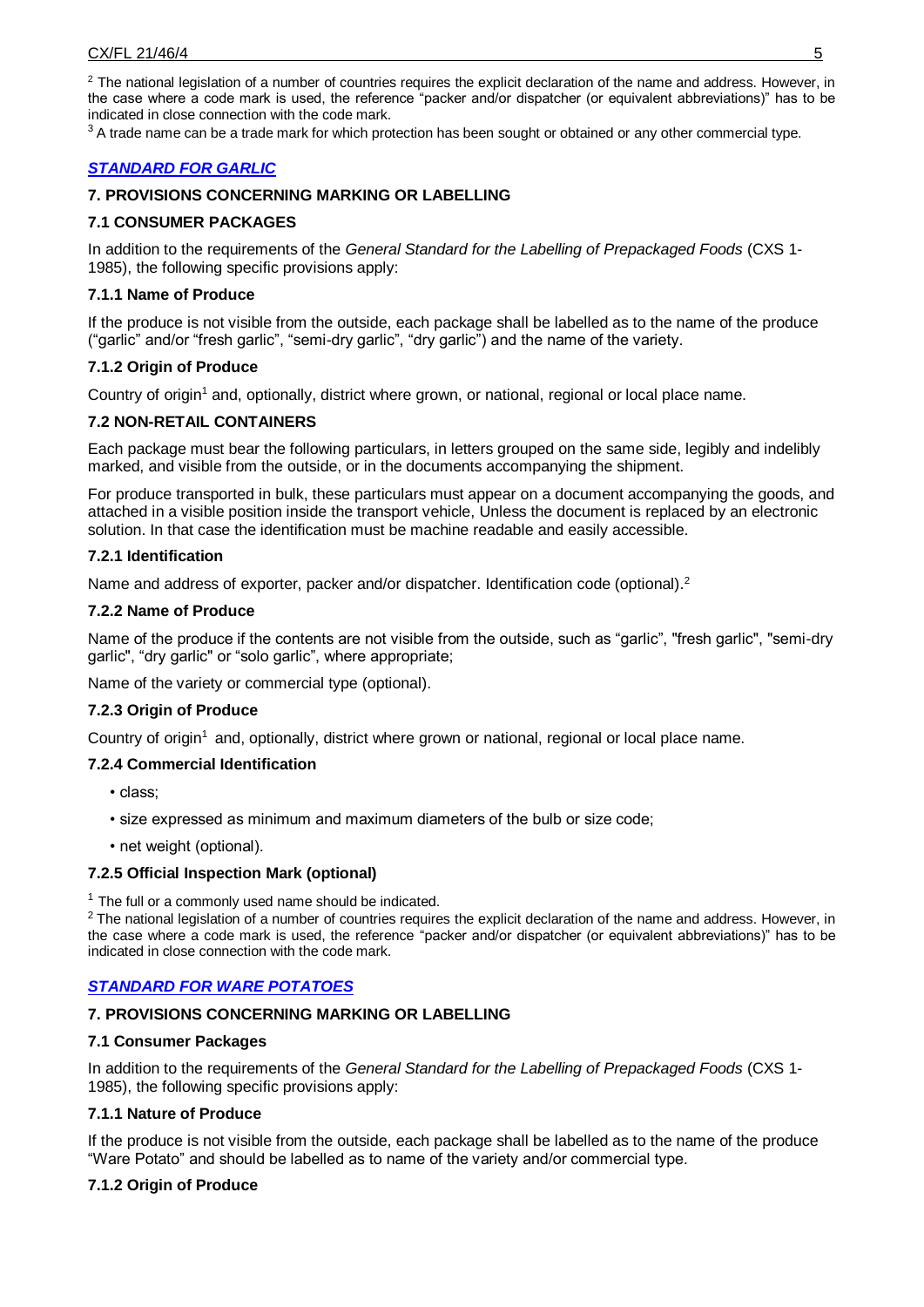Country of origin<sup>1</sup> and, optionally, district where grown, or national, regional or local place name.

In case of a mixture of distinctly different varieties of ware potatoes of different origins, the indication of each country of origin shall appear next to the name of the variety concerned.

#### **7.2 Non-Retail Containers**

Each package must bear the following particulars, in letters grouped on the same side, legibly and indelibly marked, and visible from the outside, either printed on the package itself or on a label secured to the fastening (if the labels are placed inside the packages (string bag), this should be done in such a way that the indications concerning marking are readable from the outside). For produce transported in bulk these particulars must appear on a document accompanying the good, and attached in a visible position in the transport vehicle, unless the document is replaced by an electronic solution in that case the identification should be machine readable and easily accessible.

### **7.2.1 Identification**

Name and address of exporter, packer and/or dispatcher. Identification code (optional)<sup>2</sup>.

#### **7.2.2 Nature of Produce**

Each shall be labeled as to the name of the produce and may be labeled as to name of the variety <and/or commercial type. The shape of the tuber may be marked (optional) on the label such as oval, round and long.

### **7.2.3 Origin of Produce**

Country of origin and, optionally, district where grown or national, regional or local place name.

In the case of a mixture of distinctly different varieties of ware potatoes of different origins, the indication of each country of origin shall appear next to the name of the variety concerned.

#### **7.2.4 Commercial Identification**

- Class (if classified)
- Size (if sized)
- cooking type, flesh colour, shape of tuber (optional)

### **7.2.5 Official Inspection Mark (optional)**

 $1$  The full or a commonly used name should be indicated.

 $2$  The national legislation of a number of countries requires the explicit declaration of the name and address. However, in the case where a code mark is used, the reference "packer and/or dispatcher (or equivalent abbreviations)" has to be indicated in close connection with the code mark.

### *[STANDARD FOR YAM](http://www.fao.org/fao-who-codexalimentarius/sh-proxy/en/?lnk=1&url=https%253A%252F%252Fworkspace.fao.org%252Fsites%252Fcodex%252FMeetings%252FCX-731-21%252FFinal%252520report%252FREP20_FFVe_PDF%2Bversion.pdf#page=39)*

### **7. PROVISIONS CONCERNING MARKING OR LABELLING**

### **7.1 CONSUMER PACKAGES**

In addition to the requirements of the *General Standard for the Labelling of Prepackaged Foods* (CXS 1- 1985), the following specific provisions apply:

#### **7.1.1 Name of Produce**

Each package shall be labelled as to the name of the produce "yam" and may be labelled as to the name of the variety(ies), and/or commercial type.

### **7.1.2 Origin of Produce**

Country of origin<sup>1</sup> and, optionally, district where grown, or national, regional or local place name.

In the case of a mixture of distinctly different varieties of yams of different origins, the indication of the country of origin shall appear next to the name of the variety.

## **7.2 NON-RETAIL CONTAINERS**

Each package must bear the following particulars in letters grouped on the same side, legibly and indelibly marked, and visible from the outside.

For yams transported in bulk (direct loading into a transport vehicle) these particulars must appear on a document accompanying the goods, and attached in a visible position inside the transport vehicle unless the document is replaced by an electronic solution. In that case the identification must be machine readable and easily accessible.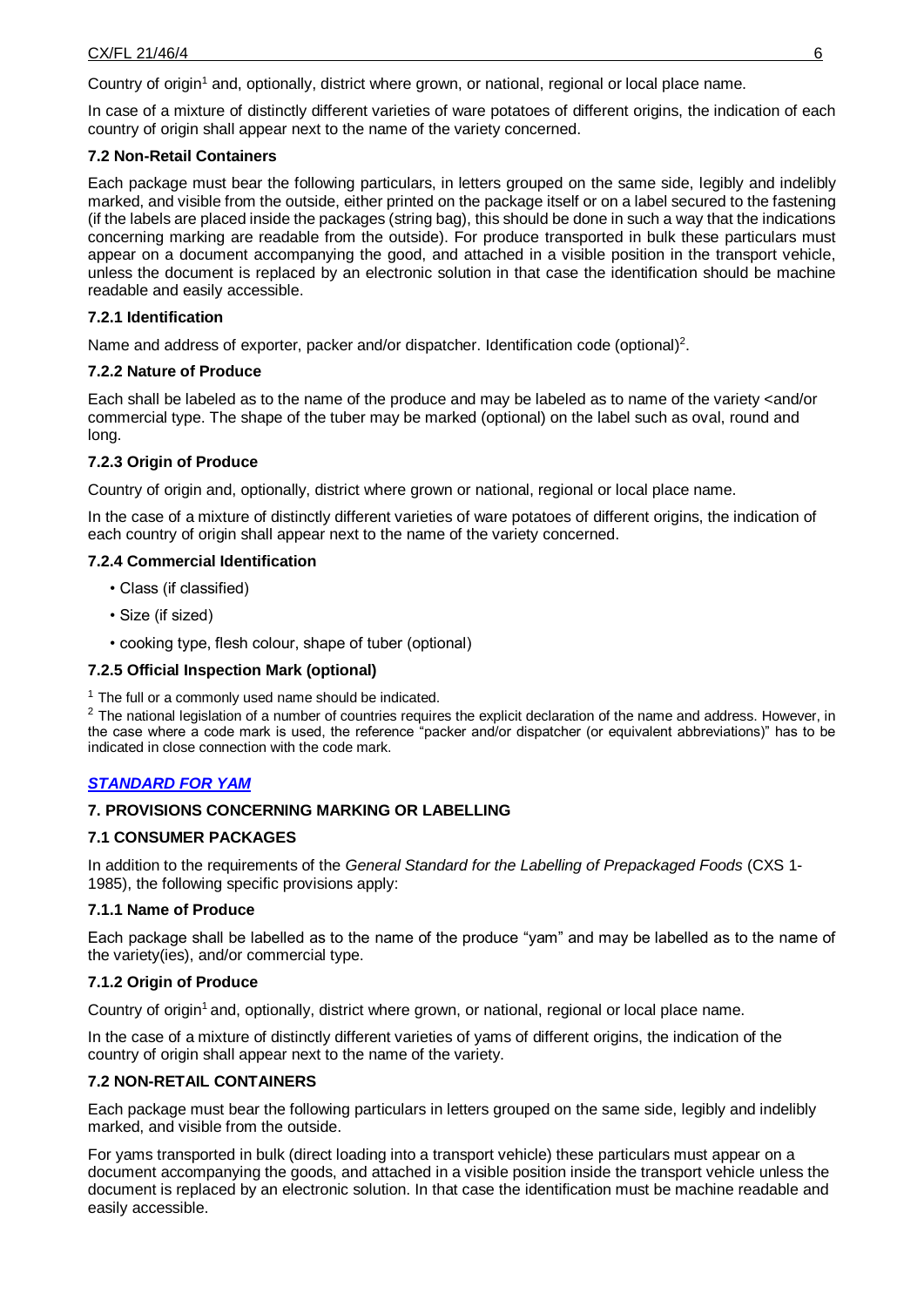## **7.2.1 Identification**

Name and address of exporter, packer and / or dispatcher. Identification code (optional)<sup>2</sup>.

## **7.2.2 Name of Produce**

Name of the produce.

Name of variety and/or commercial type.

# **7.2.3 Origin of Produce**

Country of origin and, optionally, district where grown, or national, regional or local place name.

In the case of a mixture of distinctly different varieties or species of yams of different origins, the indication of each country of origin shall appear next to the name of the variety or species concerned.

# **7.2.4 Commercial Specifications**

- Class;
- Size expressed as
	- size range in Kg or,
	- size code in accordance with the table in Section 4 or,
	- in accordance with the method used;
- Cooking type (optional)

## **7.2.5 Official Inspection Mark (optional)**

 $1$  The full or commonly used name should be indicated.

<sup>2</sup> The national legislation of some countries requires an explicit declaration of name and address. However, in the case where a code mark is used, the reference to the "packer and/or dispatcher" (or equivalent abbreviations) has to be indicated in close connection with the code mark.

# **D. FAO/WHO COORDINATING COMMITTEE FOR THE NEAR EAST (CCNE)**

**Note**: CCNE10 forwarded the draft regional standard for mixed zaatar to CAC43 for adoption at Step 8, which was adopted by CAC43 accordingly pending endorsement of the labelling provisions by CCFL.

### *[REGIONAL STANDARD FOR MIXED ZAATAR](http://www.fao.org/fao-who-codexalimentarius/sh-proxy/en/?lnk=1&url=https%253A%252F%252Fworkspace.fao.org%252Fsites%252Fcodex%252FMeetings%252FCX-734-10%252FReport%252FREP20_NEe.pdf#page=28)*

### **7. LABELLING**

The products covered by this standard shall be labelled in accordance with the *General Standard for the Labelling of Prepackaged Foods* (CXS 1-1985). Any health claims shall be in conformity with the *Guidelines for Use of Nutrition and Health Claims* (CXG 23-1997), when necessary. In addition, the following specific provisions apply:

### **7.1 NAME OF PRODUCT**

**7.1.1** The name of the product shall be "mixed zaatar".

**7.1.2** The classification shall be indicated according to Section 2.2 next to the product name.

### **7.2 LABELLING OF NON-RETAIL PACKAGES**

Information for non-retail containers shall be given either on the container or in accompanying documents, except that the name of the product, lot identification, and the name and address of the manufacturer, packer, distributor or importer, as well as storage instructions, shall appear on the container. However, lot identification, and the name and address of the manufacturer, packer, distributor or importer may be replaced by an identification mark, provided that such a mark is clearly identifiable with the accompanying documents.

# **E. CODEX COMMITTEE ON NUTRITION AND FOODS FOR SPECIAL DIETARY USES (CCNFSDU)**

**Note**: CCNFSDU41 agreed to forward Section 9.6.5 of the Standard for Follow-up Formula (CXS 156-1987): Section A: follow-up formula for older infants for endorsement and inform CCFL of the editorial and other corrections to sections 9.2.2, 9.4.1 and 9.6.4. <sup>2</sup>

<sup>-</sup> $2$  CCFL45 agreed to inform CCNFSDU that it had endorsed the sections 9.1 to 9.6.3 with amendments to 9.2.2, 9.3 and 9.4.1 (i) and (ii) and 9.4.2. With regard to 9.6.4, the Committee endorsed the first sentence and agreed to return the last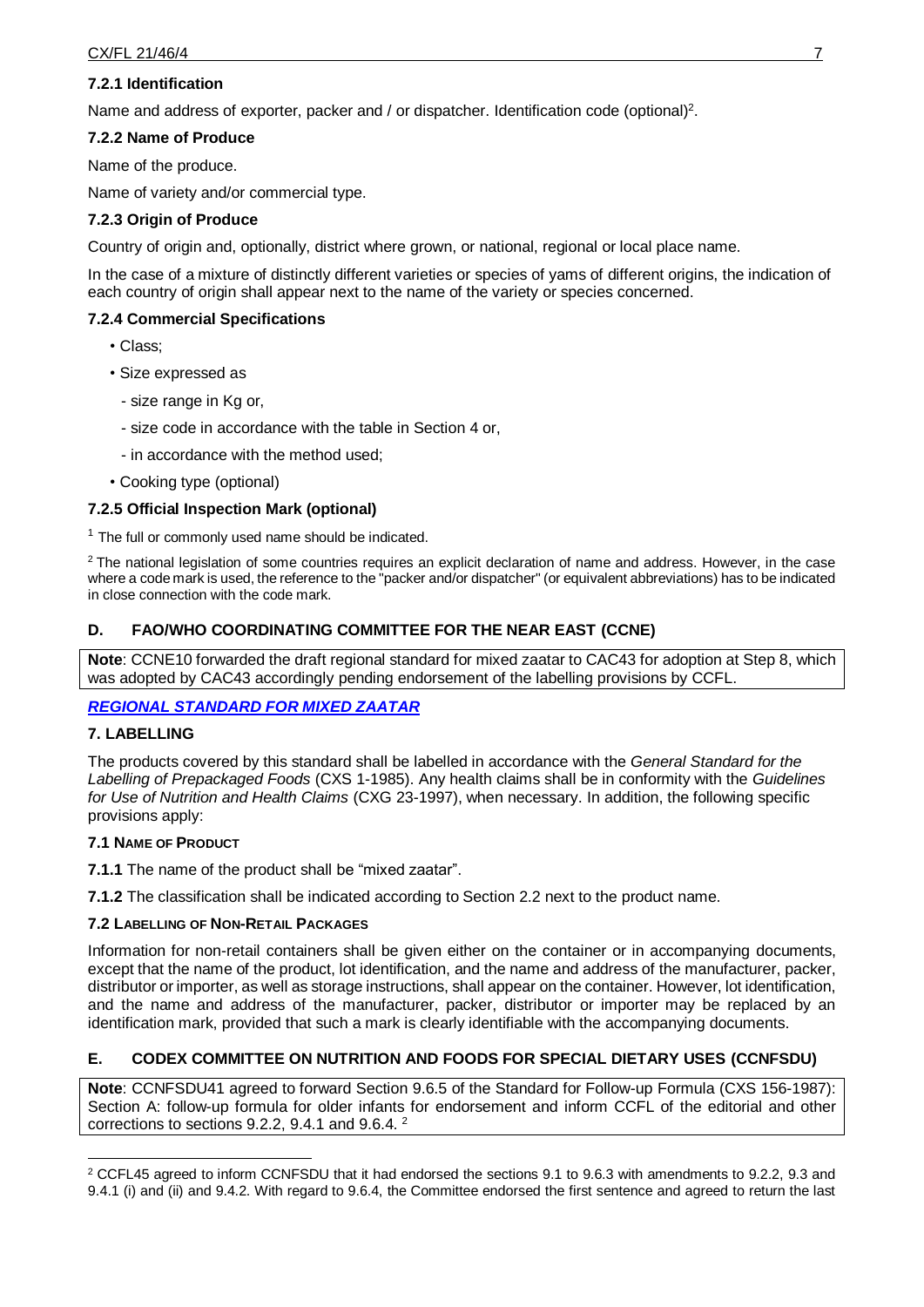CCNFSDU41 agreed to forward the proposed draft scope, definition and labelling section of the Standard for Follow-Up Formula (CXS 156-1987) Section B to CAC43 for adoption at Step 5 and send the labelling provisions to CCFL for endorsement, which was adopted by CAC43 accordingly.

CCNFSDU41 further agreed to forward the Guidelines for Ready-to-Use Therapeutic Foods to CAC43 for adoption at Step 5 and send the labelling provisions to CCFL for endorsement, which was adopted by CAC43 accordingly.

#### *[REVIEW OF THE STANDARD FOR FOLLOW UP FORMULA: SECTION A: FOLLOW-UP FORMULA FOR](http://www.fao.org/fao-who-codexalimentarius/sh-proxy/en/?lnk=1&url=https%253A%252F%252Fworkspace.fao.org%252Fsites%252Fcodex%252FMeetings%252FCX-720-41%252FReport%252FAdoption%252FREP20_NFSDUe.pdf#page=50)  [OLDER INFANTS](http://www.fao.org/fao-who-codexalimentarius/sh-proxy/en/?lnk=1&url=https%253A%252F%252Fworkspace.fao.org%252Fsites%252Fcodex%252FMeetings%252FCX-720-41%252FReport%252FAdoption%252FREP20_NFSDUe.pdf#page=50)*

### **9. LABELLING (sections 9.2.2, 9.4.1 and 9.6.4 for information, except section 9.6.5 which is for endorsement)**

## **FOR INFORMATION**

**9.2.2** The specific name shall be declared for ingredients of animal or plant origin and for food additives. In addition, appropriate functional classes for food additives shall be included on the label. The food additives INS number may also be optionally declared.

**9.4.1** The date marking and storage instructions shall be in accordance with section 4.7 of the *General Standard for the Labelling of Prepackaged Foods.* 

**9.6.4** Follow-up formula for older infants shall be distinctly labelled in such a way as to avoid any risk of confusion with Infant Formula, Drink/Product for young children with added nutrients or Drink for young children, and Formula for Special Medical Purposes intended for infants**,** in particular as to the text, images and colours used, to enable consumers to make a clear distinction between them.

### **FOR ENDORSEMENT**

**9.6.5** The labelling of follow-up formula for older infants shall not refer to infant formula, Drink/Product for young children with added nutrients or Drink for young children, or formula for special medical purposes intended for infants, including numbers, text, statements, or images of these products.

#### *PROPOSED DRAFT REVISED STANDARD [FOR FOLLOW-UP FORMULA \(CXS 156-1987\) SECTION B:](http://www.fao.org/fao-who-codexalimentarius/sh-proxy/en/?lnk=1&url=https%253A%252F%252Fworkspace.fao.org%252Fsites%252Fcodex%252FMeetings%252FCX-720-41%252FReport%252FAdoption%252FREP20_NFSDUe.pdf#page=62)*  **[DRINK/PRODUCT FOR YOUNG CHILDREN WITH ADDED NUTRIENTS OR DRINK FOR YOUNG](http://www.fao.org/fao-who-codexalimentarius/sh-proxy/en/?lnk=1&url=https%253A%252F%252Fworkspace.fao.org%252Fsites%252Fcodex%252FMeetings%252FCX-720-41%252FReport%252FAdoption%252FREP20_NFSDUe.pdf#page=62)  [CHILDREN](http://www.fao.org/fao-who-codexalimentarius/sh-proxy/en/?lnk=1&url=https%253A%252F%252Fworkspace.fao.org%252Fsites%252Fcodex%252FMeetings%252FCX-720-41%252FReport%252FAdoption%252FREP20_NFSDUe.pdf#page=62)**

### **9. LABELLING**

-

The requirements of the *General Standard for the Labelling of Pre-packaged Foods* (CXS 1-1985), the *Guidelines on Nutrition Labelling* (CXG 2-1985) and the *Guidelines for Use of Nutrition and Health Claims*  (CXG 23-1997) apply to the product as defined in Section 2.1. These requirements include a prohibition on the use of nutrition and health claims for foods for infants and young children except where specifically provided for in relevant Codex Standards or national legislation.

### **9.1 The Name of the Product**

9.1.1 The text of the label and all other information accompanying the product shall be written in the appropriate language(s).

9.1.2 The name of the product shall be ""Drink/Product for Young Children with Added Nutrients" or "Drink for Young Children" as defined in Section 2.1, or any appropriate designation indicating the true nature of the product, in accordance with national or regional usage.

9.1.3 The sources of protein in the product shall be clearly shown on the label.

- a) If [name of animal] milk is the only source of protein\*, the product may be labelled "Drink/Product for Young Children with Added Nutrients Based on [name of animal] milk protein" or "Drink for Young Children Based on [name of animal] milk protein".
- b) If [name of plant] is the only source of protein<sup>\*</sup>, the product may be labelled "Drink/Product for Young Children with Added Nutrients Based on [name of plant] protein" or "Drink for Young Children Based on [name of plant] protein".
- *c)* if [name of animal] milk and [name of plant] are the sources of proteins\*, the product may be labelled "Drink/Product for Young Children with Added Nutrients Based on [name of animal] milk protein and [name of plant] protein" or "Drink for Young Children Based on [name of animal] milk protein and [name

sentence on cross promotion for further consideration by CCNFSDU. CCNFSDU41, after considerable discussion, agreed to delete the last part of 9.6.4 and to include a new section 9.6.5 to address the issue of cross-promotion.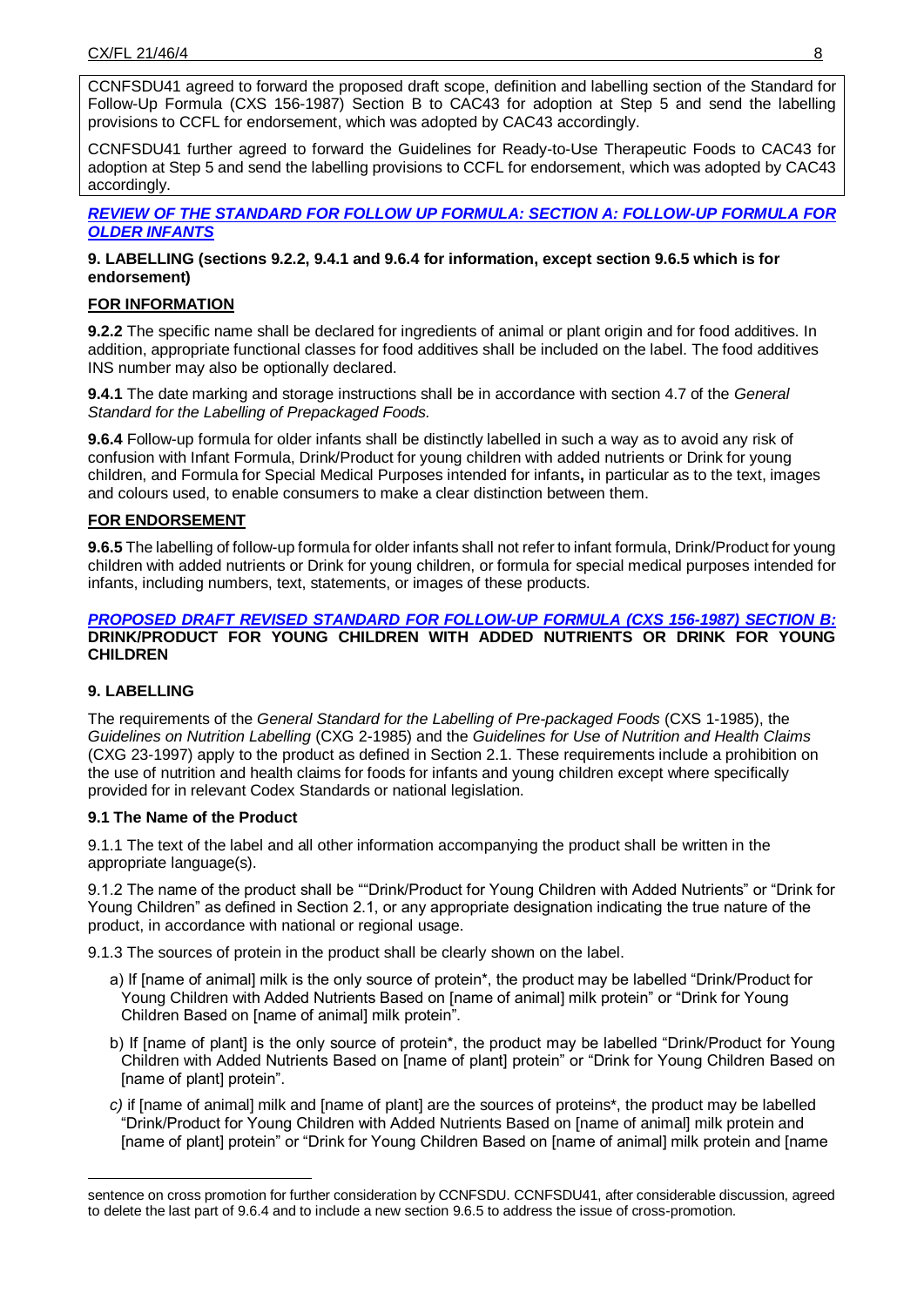of plant] protein" or "Drink/Product for Young Children with Added Nutrients Based on [name of plant] protein and [name of animal] milk protein" or "Drink for Young Children Based on [name of plant] protein and [name of animal] milk protein".

\* For clarity, addition of individual amino acids where needed to improve protein quality does not preclude use of the above labelling options.

9.1.4 A product which contains neither milk nor any milk derivative shall be labelled "contains no milk or milk products" or an equivalent phrase.

#### **9.2 List of Ingredients**

*9.2.1* A complete list of ingredients shall be declared on the label in descending order of proportion except that in the case of added vitamins and minerals, these ingredients may be arranged as separate groups for vitamins and minerals. Within these groups the vitamins and minerals need not be listed in descending order of proportion.

9.2.2 The specific name shall be declared for ingredients of animal or plant origin and for food additives. In addition, appropriate functional classes for food additives shall be included on the label. The food additives INS number may also be optionally declared.

#### **9.3 Declaration of Nutritive Value**

The declaration of nutrition information for the product as defined in Section 2.1 shall contain the following information which should be in the following order:

- a) the amount of energy, expressed in kilocalories (kcal) and/or kilojoules (kJ), and the number of grams of protein, carbohydrate and fat per 100 g or per 100 ml of the food as sold [as well as] [or] per 100 ml of the food ready for use, when prepared according to the instructions on the label.
- b) the total quantity of each vitamin, and mineral as listed in paragraph 3.1.3 of Section B and any other ingredient as listed in paragraph 3.2 of Section B per 100 g or per 100 ml of the food as sold [as well as] [or] per 100 ml of the food ready for use, when prepared according to the instructions on the label.
- c) In addition, the declaration of nutrients in a) and b) per 100 kilocalories (kcal) (or per 100 kilojoules) (kJ) and/or per serving size, provided that the serving size is quantified on the label, is permitted.

#### **9.4 Date Marking and Storage Instructions**

*9.4.1* The date marking and storage instructions shall be in accordance with section 4.7 of the *General Standard for the Labelling of Prepackaged* Foods.

9.4.2 Where practicable, storage instructions shall be in close proximity to the date marking.

#### *9.5* **Information for use**

*9.5.1* Ready to use products in liquid form should be used directly. Concentrated liquid products and powdered products, must be prepared with potable water that is safe or has been rendered safe by previous boiling before feeding, according to directions for use. Adequate directions for the appropriate preparation and handling should be in accordance with Good Hygienic Practice.

9.5.2 Adequate directions for the appropriate preparation and use of the product, including its storage and disposal after preparation, i.e. that product remaining after feeding should be discarded, shall appear on the label.

9.5.3 The label shall carry clear graphic instructions illustrating the method of preparation of the product.

9.5.4 The directions should be accompanied by a warning about the health hazards of inappropriate preparation, storage and use.

9.5.5 Adequate directions regarding the storage of the product after the container has been opened, shall appear on the label.

9.5.6 The label of the product as defined in Section 2.1 shall include a statement that the product shall not be introduced to infants 12 months of age or less, and is not to be used as a sole source of nutrition.

#### *9.6* **Additional Labelling Requirements**

*9.6.1* The label of the product as defined in Section 2.1 shall have no image, text or representation, including pictures of feeding bottles, that could undermine or discourage breastfeeding or which idealises the use of the product as defined in Section 2.1. The terms 'humanized', 'maternalized' or other similar terms must not be used on the label.

9.6.2 Labels should not discourage breastfeeding. Each container label shall have a clear, conspicuous and easily readable message which includes the following points: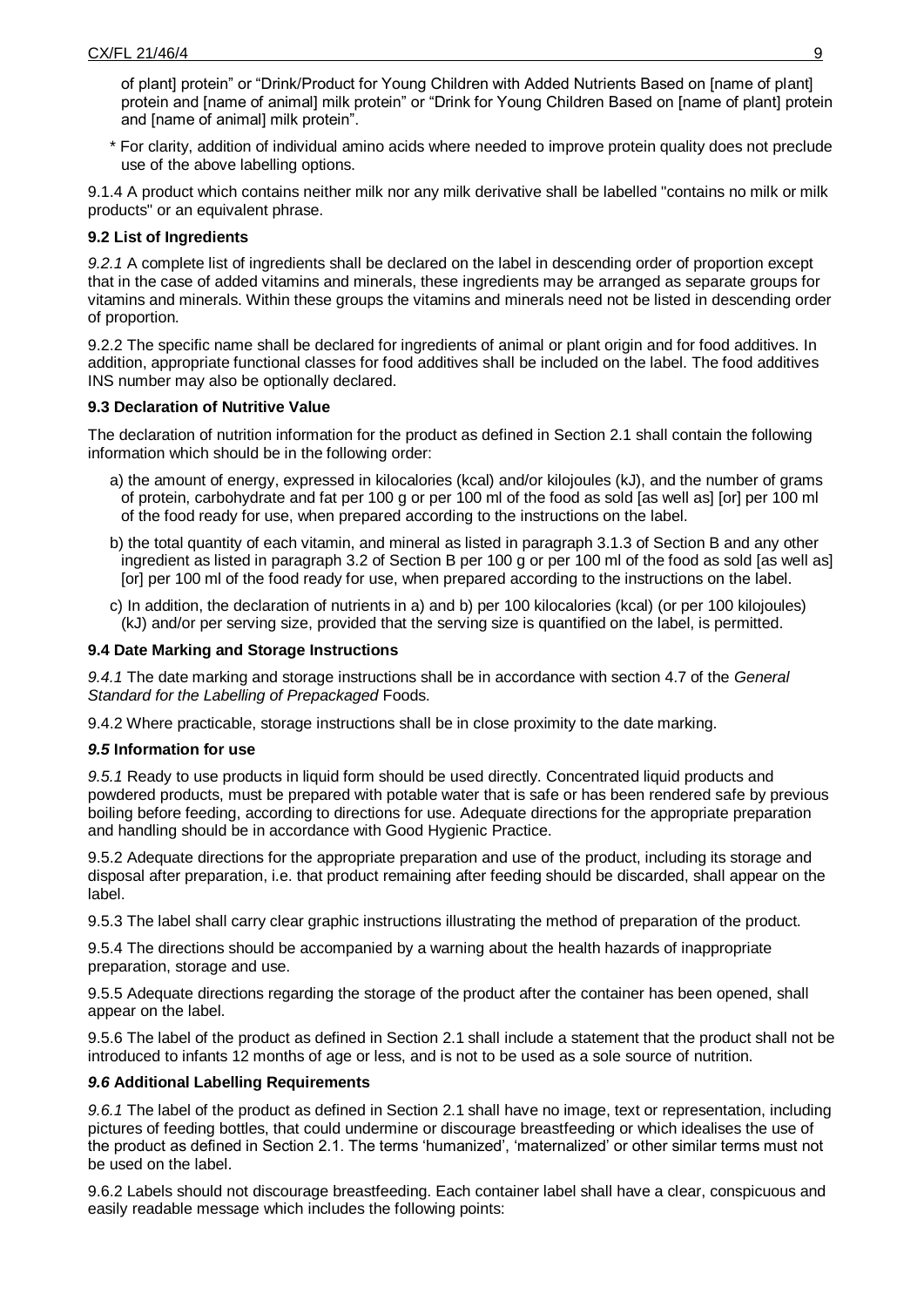- a) the statement "Breastfeeding is recommended up to two years and beyond."
- b) a statement that the mother/caregiver should seek advice of a health worker on proper feeding of the young child.

9.6.3 The label shall have no pictures of infants, older infants, young children and women or any other picture, text, or representation that:

- *9.6.3.1* undermines or discourages breastfeeding; or that makes a comparison to breast-milk, or suggests that the product is similar, equivalent to or superior to breast-milk;
- 9.6.3.2 might convey an endorsement or anything that may be construed as an endorsement by a professional or any other body, unless this has been specifically approved by relevant national or regional regulatory authorities

9.6.4 The product as defined in Section 2.1 shall be distinctly labelled in such a way as to avoid any risk of confusion with infant formula, follow-up formula for older infants, and formula for special medical purposes intended for infants**,** in particular as to the text, images and colours used, to enable consumers to make a clear distinction between them.

9.6.5 The labelling of the product as defined in Section 2.1 shall not refer to infant formula, follow-up formula for older infants, or formula for special medical purposes intended for infants, including numbers, text, statements, or images of these products.

### *[PROPOSED DRAFT GUIDELINE FOR READY-TO-USE THERAPEUTIC FOODS](http://www.fao.org/fao-who-codexalimentarius/sh-proxy/en/?lnk=1&url=https%253A%252F%252Fworkspace.fao.org%252Fsites%252Fcodex%252FMeetings%252FCX-720-41%252FReport%252FAdoption%252FREP20_NFSDUe.pdf#page=70) (RUTF)*

### **12. LABELLING**

It is recommended that the labelling of RUTF for children from 6 to 59 months with SAM be in accordance with the *Standard for the Labelling of and Claims for Foods for Special Medical Purposes* (CXS 180-1991), the *General Standard for the Labelling of and Claims for Pre-packaged Foods for Special Dietary Uses* (CXS 146-1985), and *Guidelines on Nutrition Labelling* (CXG 2-1985).

#### **12.1 The Name of the Food**

The name of the food to be declared on the label shall indicate that the food is a Ready-To-Use Therapeutic Food for Children from 6 to 59 months with SAM. The appropriate designation indicating the true nature of the food should be in accordance with national legislation. The age from which the product is recommended for use shall appear in close proximity to the name of the food.

### **12.2 List of Ingredients**

The list of ingredients shall be declared in accordance with Section 4.2 of the *General Standard for the Labelling of Prepackaged Foods (*CXS 1-1985).

### **12.3 Additional Mandatory Labelling Requirements**

Provisions of section 4.4 and 4.5 of the *Standard for the Labelling of and Claims for Food for Special Medical Purposes* (CXS 180-1991) shall apply.

#### **12.4 The following additional statements shall appear on the label of RUTF:**

- The product is not to be used for Nasogastric Tube (NG tube) administration.
- The product should be used in conjunction with breastfeeding.
- Exclusive breastfeeding is recommended for the first 6 months of life, and continued breastfeeding is recommended for up to two years or beyond.

#### **12.5 Instructions for use**

- The label should indicate clearly from which age the product is recommended for use. This age shall not be less than six months for any product.
- Feeding instructions shall be given; preferably accompanied by graphical presentations.
- The time within which the product should be consumed after opening should be clearly indicated.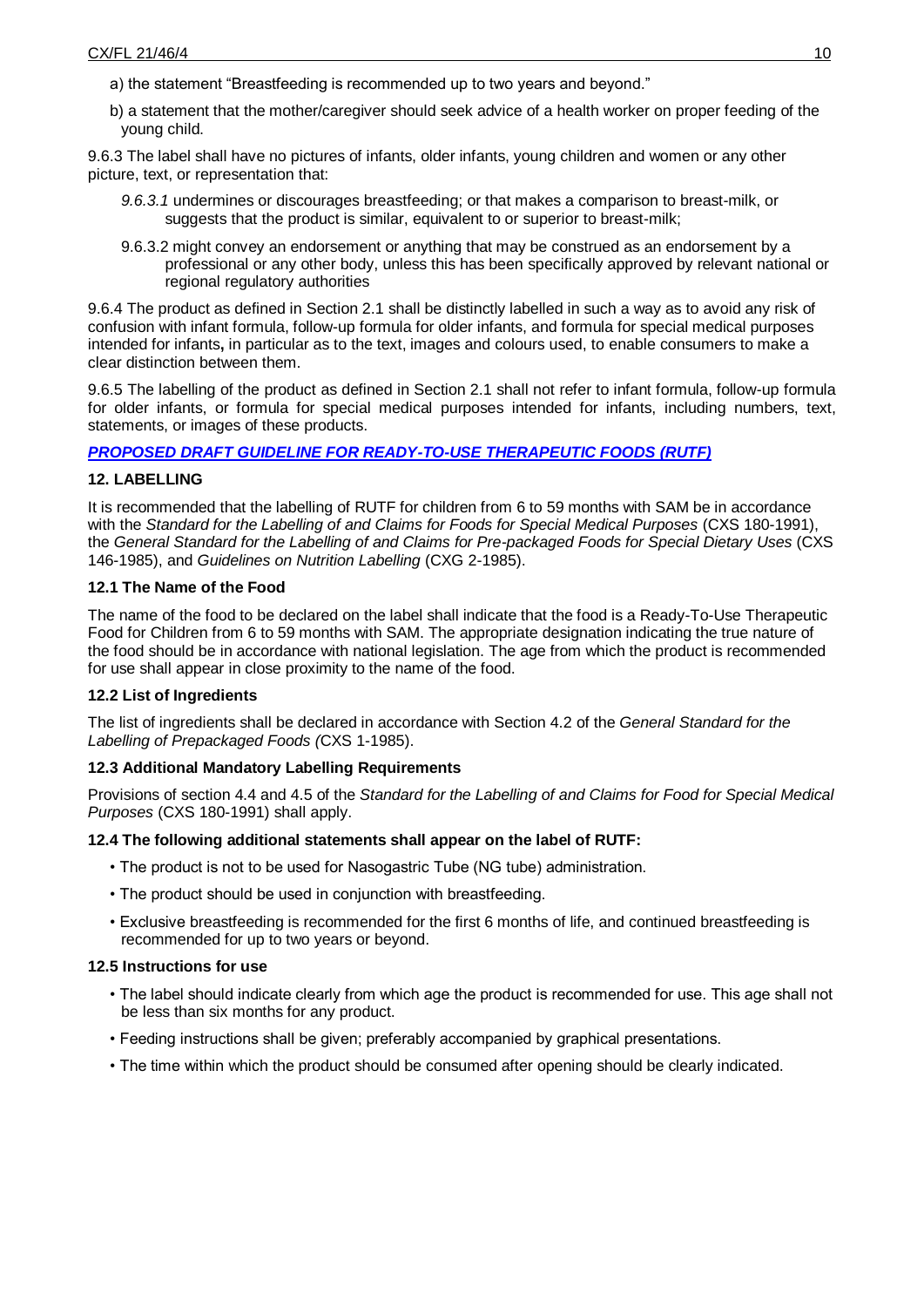# **F. CODEX COMMITTEE ON PROCESSED FRUITS AND VEGETABLES (CCPFV)**

**Note**: CCPFV29 forwarded the proposed draft standard for gochujang, the proposed draft standard for chili sauce, the proposed draft revision to the standard for mango chutney (CXS 160-1987), the proposed draft general standard for dried fruits, and the proposed draft general standard for canned mixed fruits to CAC43 for adoption at Step 5/8. CAC43 adopted them accordingly pending endorsement of the labelling provisions by CCFL.

It should be noted that the standard for gochujang was converted from regional standard CXS 294R-2009 with the labelling provisions unchanged, which was endorsed by CCFL36<sup>3</sup>. Likewise the standard for chili sauce, converted from the regional standard CXS 306R-2011, has the same labelling provisions which were endorsed by CCFL39<sup>4</sup>.

The labelling provisions of the revised standard for mango chutney were changed significantly from the previous version. As such, the provisions should be newly considered for endorsement.

The general standard for dried fruits supercedes the standards for dried apricots (CXS 130-1981), dates (CXS 143-1985) and raisins (CXS 67-1981), whose labelling provisions were endorsed in the past, but the general standard for dried fruits provide the labelling provisions that significantly differ from the abovementioned individual standards. In addition the general standard for dried fruits includes dried longan and dried persimmons, both of which are new and thus CCFL has not considered for endorsement.

The general standard for canned mixed fruits supercedes the standards for canned fruit cocktail (CXS 78- 1981) and canned tropical fruit salad (CXS 99-1981), whose labelling provisions were endorsed in the past, but the general standard for canned mixed fruits provide the labelling provisions that significantly differ from the abovementioned individual standards.

# *[STANDARD FOR GOCHUJANG](http://www.fao.org/fao-who-codexalimentarius/sh-proxy/en/?lnk=1&url=https%253A%252F%252Fworkspace.fao.org%252Fsites%252Fcodex%252FMeetings%252FCX-713-29%252FReport%252FREP20_PFVe.pdf#page=15)*

#### 8. LABELLING

In addition to the provisions of the *General Standard for the Labelling of Prepackaged Foods* (CXS 1-1985), the following specific provisions apply.

### 8.1 PRODUCT NAME

8.1.1 The name of product shall be "*Gochujang*".

8.1.2 The name of product can be labelled in accordance with domestic laws, so that its characteristics may be expressed.

### 8.2 LABELLING OF NON-RETAIL CONTAINERS

Information for non-retail containers shall be given on the container or in accompanying documents, except that the name of the product, lot identification and the name and address of the manufacturer, packer or distributor, as well as storage instructions, shall appear on the container. However, lot identification, and the name and address of the manufacturer, packer or distributor may be replaced by an identification mark, provided that such mark is clearly identifiable with the accompanying documents.

### *[STANDARD FOR CHILI SAUCE](http://www.fao.org/fao-who-codexalimentarius/sh-proxy/en/?lnk=1&url=https%253A%252F%252Fworkspace.fao.org%252Fsites%252Fcodex%252FMeetings%252FCX-713-29%252FReport%252FREP20_PFVe.pdf#page=27)*

### 8.LABELLING

The product covered by the provisions of this Standard shall be labelled in accordance with the latest edition of the *General Standard for the Labelling of Prepackaged Foods* (CXS 1-1985). In addition, the following specific provisions apply:

8.1 Name of the product

8.1.1 The name of the product shall be "Chili sauce", "Sweet chili sauce" or other names in accordance with the composition and the law and custom of the country in which the product is sold and in the manner not to mislead the consumer.

8.1.2 The level of chili pungency (heat value) may be declared in conjunction with, or in close proximity to, the name of the product in a manner not to mislead the consumer, and must be accepted by or be acceptable to competent authorities of the country where the product is sold.

-

<sup>3</sup> ALINORM 08/31/22, para 47

<sup>4</sup> REP 11/FL, para 19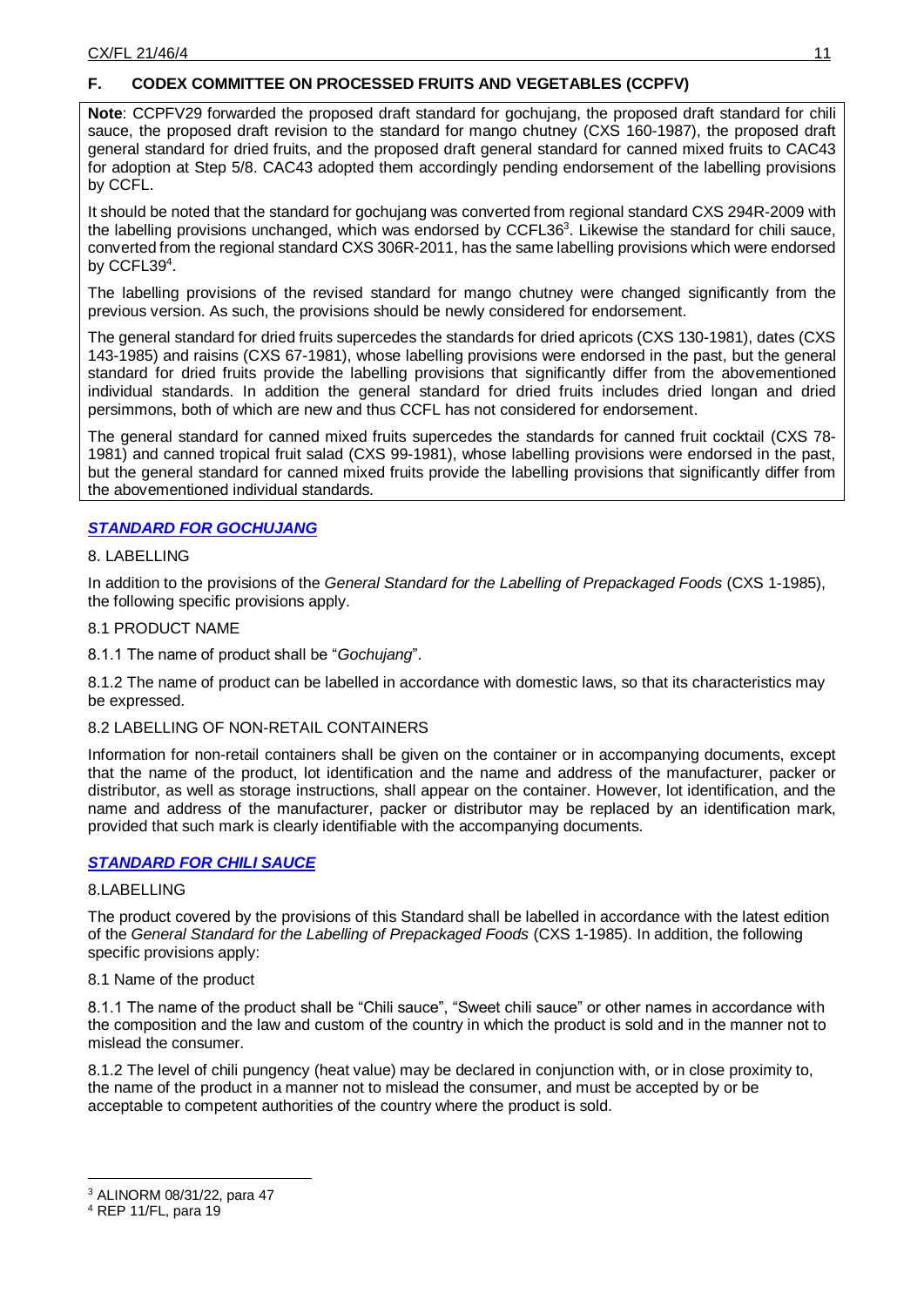8.1.3 If other permitted ingredients, as defined in Section 3.1.2, alters the flavour characteristic of the product, the name of the product shall be accompanied by the term " flavoured with X" or X flavoured" as appropriate.

### 8.2 Labelling of non-retail containers

Information for non-retail containers shall be given either on the container or in accompanying documents, except that the name of the product, lot identification, and the name and address of the manufacturer, packer, distributor or importer, as well as storage instructions shall appear on the container. However, lot identification, and the name and address of the manufacturer, packer, distributor or importer may be replaced by an identification mark, provided that such a mark is clearly identifiable with the accompanying documents.

## *[REVISION TO THE STANDARD FOR MANGO CHUTNEY \(CXS 160-1987\)](http://www.fao.org/fao-who-codexalimentarius/sh-proxy/en/?lnk=1&url=https%253A%252F%252Fworkspace.fao.org%252Fsites%252Fcodex%252FMeetings%252FCX-713-29%252FReport%252FREP20_PFVe.pdf#page=35)*

#### 8.LABELLING

The product covered by the provisions of this Standard shall be labelled in accordance with the latest edition of the *General Standard for the Labelling of Prepackaged Foods (*CXS 1*-*1985*).* In addition, the following specific provisions apply*:* 

8.1 The name of the product shall be:

a) *"*Mango Chutney or other names in accordance with the composition or

b) Other names usually employed in the country

c) If an added ingredient, as defined in Section 3.1.2alters the flavour characteristic of the product, thename of the food shall be accompanied by the term "flavoured with X" or "X flavoured" as appropriate.

#### 8.2 Labelling of Non-Retail Containers

Information for non*-*retail containers shall be given either on the container or in accompanying documents, except that the name of the product, lot identification, and the name and address of the manufacturer, packer, distributor or importer, as well as storage instructions, shall appear on the container However, lot identification, and the name and address of the manufacturer, packer, distributor or importer may be replaced by an identification mark, provided that such a mark is clearly identifiable with the accompanying documents.

### *[GENERAL STANDARD FOR DRIED FRUITS](http://www.fao.org/fao-who-codexalimentarius/sh-proxy/en/?lnk=1&url=https%253A%252F%252Fworkspace.fao.org%252Fsites%252Fcodex%252FMeetings%252FCX-713-29%252FReport%252FREP20_PFVe.pdf#page=41)*

### **8.LABELLING**

**8.1** The products covered by the provisions of this Standard shall be labelled in accordance with the *GeneralStandard for the Labelling of Prepackaged Foods* (CXS 1-1985). In addition, the following specific provisionsapply:

### **8.2 Name of the Product**

**8.2.1** The names of the dried fruits shall appear on the label, such as "Dried XXX", "Dehydrated XXX" and/or "Freeze dried XXX" where XXX is the name of the fruit; or as defined in the individual Annexes.

**8.2.2** The name of the product shall include indication of the style as set out in Section 2.2 or as indicated in the individual Annex, as appropriate.

**8.2.3** *Other styles* - If the product is produced in accordance with the other styles provision (Section 2.2.1), the label should contain in close proximity to the name of the product such additional words or phrases that will avoid misleading or confusing the consumer.

**8.2.4** If an added ingredient, as defined in Section 3.1.2, alters the flavour characteristic of the product, the name of the food shall be accompanied by the term "flavoured with X" or "X flavoured" as appropriate.

**8.2.5** The name of the product may include the varietal type.

**8.2.6** Where a characteristic coating or similar treatment has been used, appropriate terms shall be included as part of the name of the product or in close proximity to the name: e.g., "Sugar Coated", "Coated with X".

**8.2.7** When dried fruits are sized, the size (or sizes when sizes are mixed), as defined in the individual Annex, may be declared as part of the name or in close proximity to the name of the product.

### **8.3 Labelling of Non-Retail Containers**

Information for non-retail containers shall be given either on the container or in accompanying documents, except that the name of the product, lot identification, and the name and address of the manufacturer, packer, distributor or importer, as well as storage instructions, shall appear on the container. However, lot identification,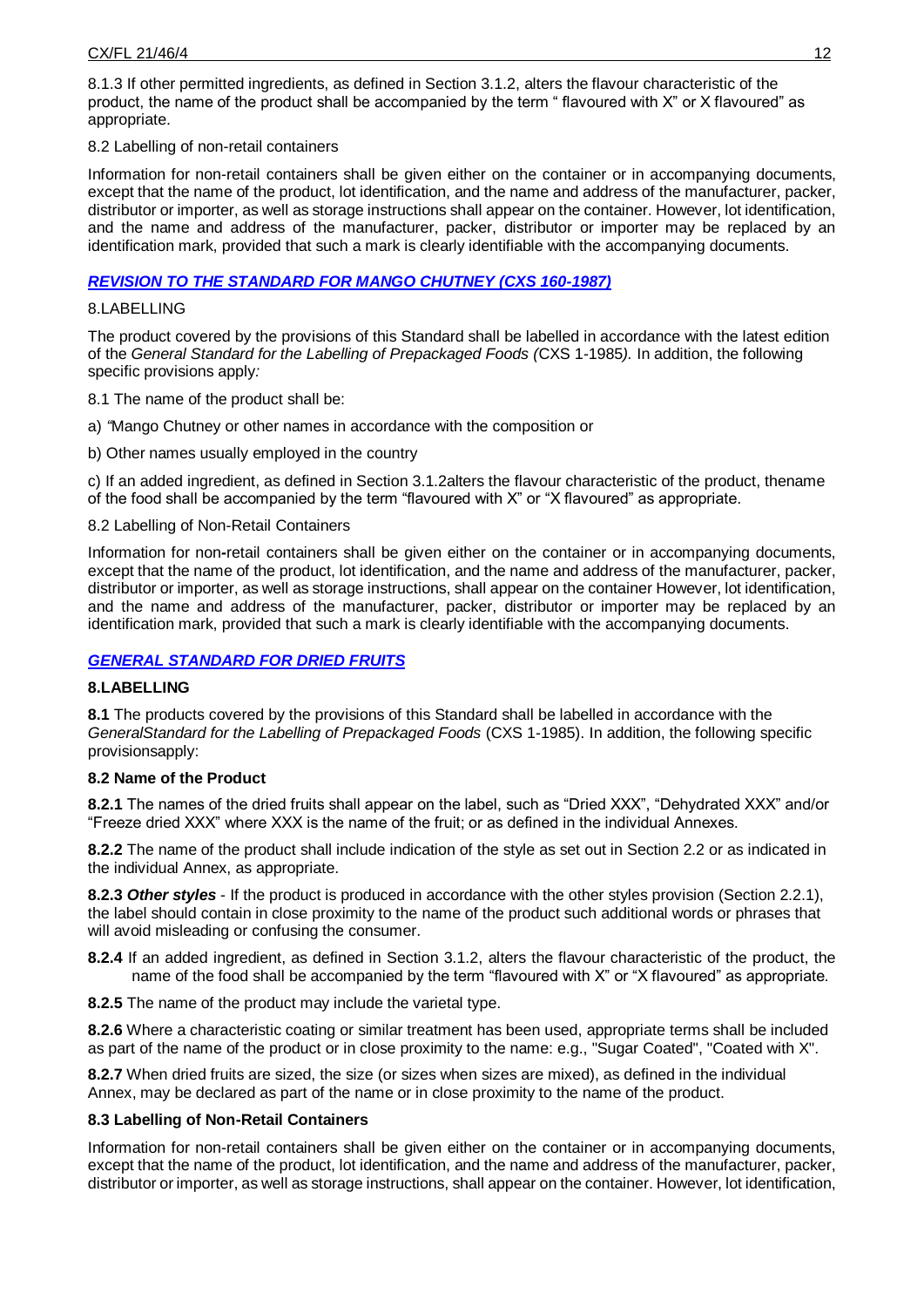and the name and address of the manufacturer, packer, distributor or importer may be replaced by an identification mark, provided that such a mark is clearly identifiable with the accompanying documents.

## **ANNEX A DRIED APRICOTS**

In addition to the general provisions applicable to dried fruits, the following specific provisions apply:

#### **4.LABELLING**

Dried apricots that have a moisture content between above 25% (by mass) and 40% (by mass),shall be labelled as high moisture or equivalent denomination.

#### **ANNEX B DATES**

In addition to the general provisions applicable to dried fruits, the following specific provisions apply:

### **4.LABELLING**

**4.1** The name of the product shall be "Dates" or optionally "Dates coated with Glucose Syrup".

**4.2** The style shall be indicated as "pitted" or "unpitted", as is applicable.

**4.3** The name of the product may include the name of the varietal type, such as "Hallawi", "Saher", "khadhrawi", **"**Deglet Noor**",** "Barhee", "Majhoul", "Boufeggous", "Najda" or others, the sub-style as "pressed" or "unpressed", and the size designation.

#### **ANNEX C RAISINS**

In addition to the general provisions applicable to dried fruits, the following specific provisions apply:

#### **4.LABELLING**

#### **4.1 The Name of the Food**

**4.1.1** The name of the product shall be "Raisins"; or it shall be "Sultanas" in those countries where the name sultana is used to describe certain types of raisins.

**4.1.2** If the raisins are bleached, part of the name shall include a meaningful term as customarily understood and used in the country of sale, such as "Bleached", "Golden", or "Golden Bleached".

**4.1.3** If raisins are of the seed-bearing type, the name of the product shall include, as appropriate:

(1)the description "Seeded" or "With Seeds Removed;

(2)the description "Non-Seeded", "Unseeded", "With Seeds", or similar description indicatingthat the raisins are naturally not seedless, except in cluster form and Malaga Muscatel type.

**4.1.4** If raisins are in cluster form, the name of the product shall include the description "Clusters", or a similar appropriate description.

**4.1.5** If raisins intentionally do not have cap-stems removed, the name of the product shall include the description "Unstemmed" or a similar appropriate description, except in cluster form and Malaga Muscatel type.

**4.1.6** Where a characteristic coating or similar treatment has been used, appropriate terms may beincluded as part of the name of the product or in close proximity to the name: e.g. "Sugar Coated", "Coated with X"

### **4.2 Optional Declarations**

**4.2.1** Raisins may be described as "Natural" when they have not been subjected to dipping in an alkaline lye as an aid to drying nor subjected to bleach treatment,

**4.2.2** Raisins may be described as "Seedless" when they are of that type.

**4.2.3** The product name may include the variety or varietal type group of raisins.

#### **ANNEX D DRIED LONGANS**

In addition to the general provisions applicable to dried fruits, the following specific provisions apply:

### **4.LABELLING**

**4.1** The Name of the product shall be "Dried longan"," Dehydrated longan"or "Freeze Dried longan"as appropriate.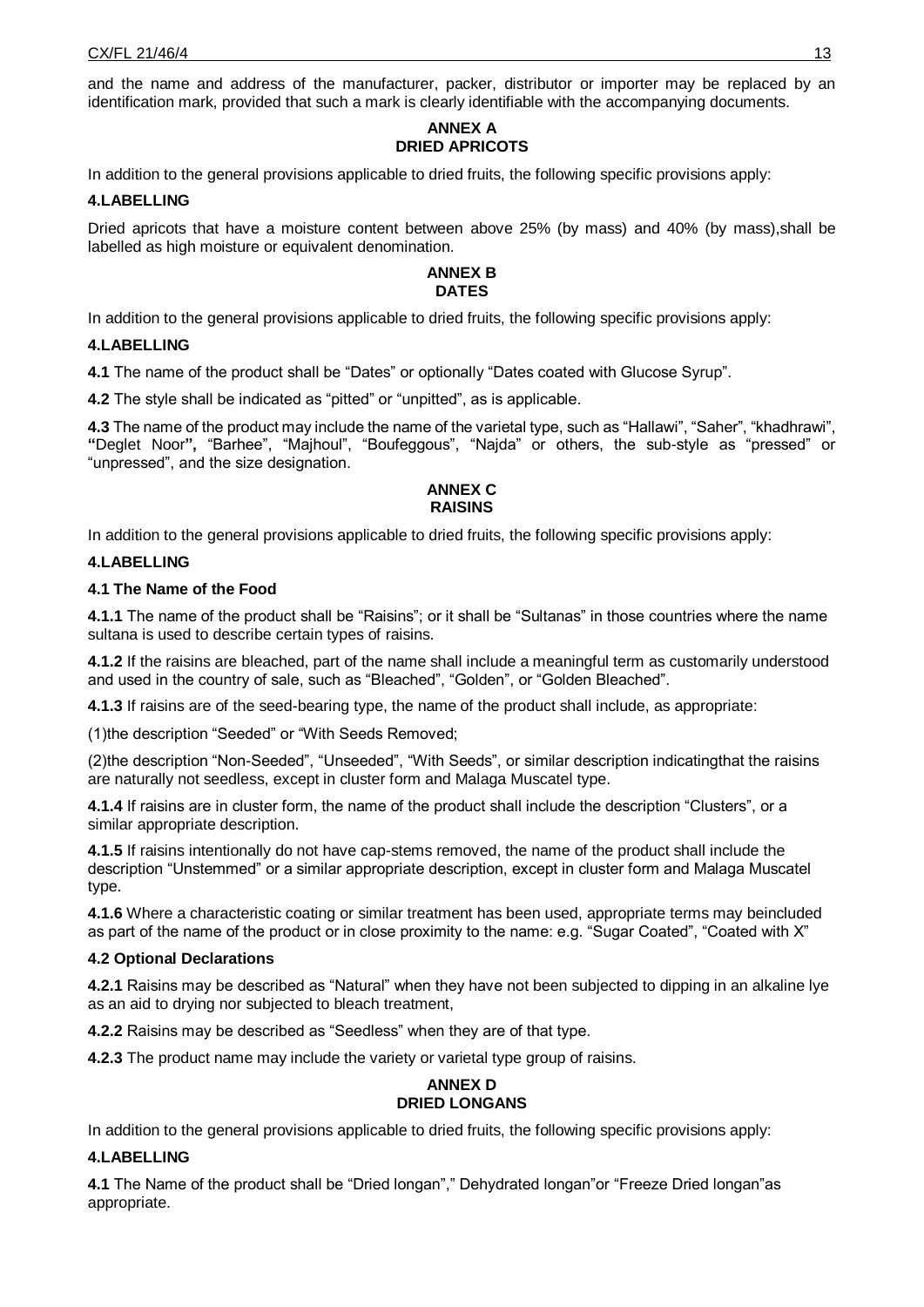**4.2** The style shall be indicated as "Dried whole longan", "Dried longan flesh", "Freeze dried longanflesh" or "Freeze Dried longan flesh stuffed with" as appropriate.

#### **ANNEX E DRIED PERSIMMONS**

#### **4.LABELLING**

4.1 The Name of the product shall be "Dried persimmon", "Dehydrated persimmon" or "Semi-driedwhole persimmon" as appropriate.

4.2 The style shall be indicated as "Dried whole peeled persimmon" or "Dried slices or pieces peeledpersimmon" as appropriate.

#### *[GENERAL STANDARD FOR CANNED MIXED FRUITS](http://www.fao.org/fao-who-codexalimentarius/sh-proxy/en/?lnk=1&url=https%253A%252F%252Fworkspace.fao.org%252Fsites%252Fcodex%252FMeetings%252FCX-713-29%252FReport%252FREP20_PFVe.pdf#page=64)*

#### **8. LABELLING**

**8.1** The products covered by the provisions of this Standard shall be labelled in accordance with the *General Standard for the Labelling of Prepackaged Foods* (CXS 1-1985). In addition, the following specific provisions apply:

#### **8.2 Name of the Product**

**8.2.1** For products covered by the Annexes, the names of the canned mixed fruits shall be those defined in the individual Annexes. For products not covered by the Annexes, specific names of canned mixed fruits should be permitted provided that they are not misleading or confusing to the consumer.

**8.2.2** For products covered by the Annexes, when the fruits are sized, the size (or sizes when sizes are mixed), as defined in the individual Annexes, may be declared as part of the name or in close proximity to the name of the product.

8**.2.3** The name of the product shall include the indication of the packing medium as set out in Section 2.1(2)(a). For canned mixed fruits packaged in accordance with Section 2.1 (2) (b)the words "vacuum packaged" shall be affixed to the commercial designation of the product or in close proximity.

**8.2.4** For products covered by the Annexes, the name of the product shall include indication of the style as set out in Section 2.2.

**8.2.5** For products not covered by the Annexes, If the product is produced in accordance with the other styles provision (Section 2.2.1), the label should contain in close proximity to the name of the product such additional words or phrases that will avoid misleading or confusing the consumer.

**8.2.6** If an added ingredient, as defined in Section 3.1.2, alters the flavour characteristic of the product, the name of the food shall be accompanied by the term "flavoured with X" or "X flavoured" as appropriate.

**8.2.7** The name of the product may include the varietal type.

### **8.3 Labelling of Non-Retail Containers**

Information for non-retail containers shall be given either on the container or in accompanying documents, except that the name of the product, lot identification, and the name and address of the manufacturer, packer, distributor or importer, as well as storage instructions, shall appear on the container. However, lot identification, and the name and address of the manufacturer, packer, distributor or importer may be replaced by an identification mark, provided that such a mark is clearly identifiable with the accompanying documents.

#### **ANNEX A CANNED FRUIT COCKTAIL**

In addition to the general provisions applicable to canned mixed fruits, the following specific provisions apply:

### **4 LABELLING**

### **4.1 Name of the Product**

**4.1.1** The name of the product shall be "Fruit Cocktail".

#### **ANNEX B CANNED TROPICAL FRUIT SALAD**

In addition to the general provisions applicable to canned mixed fruits, the following specific provisions apply:

### **4. LABELLING**

**4.1 Name of the Product**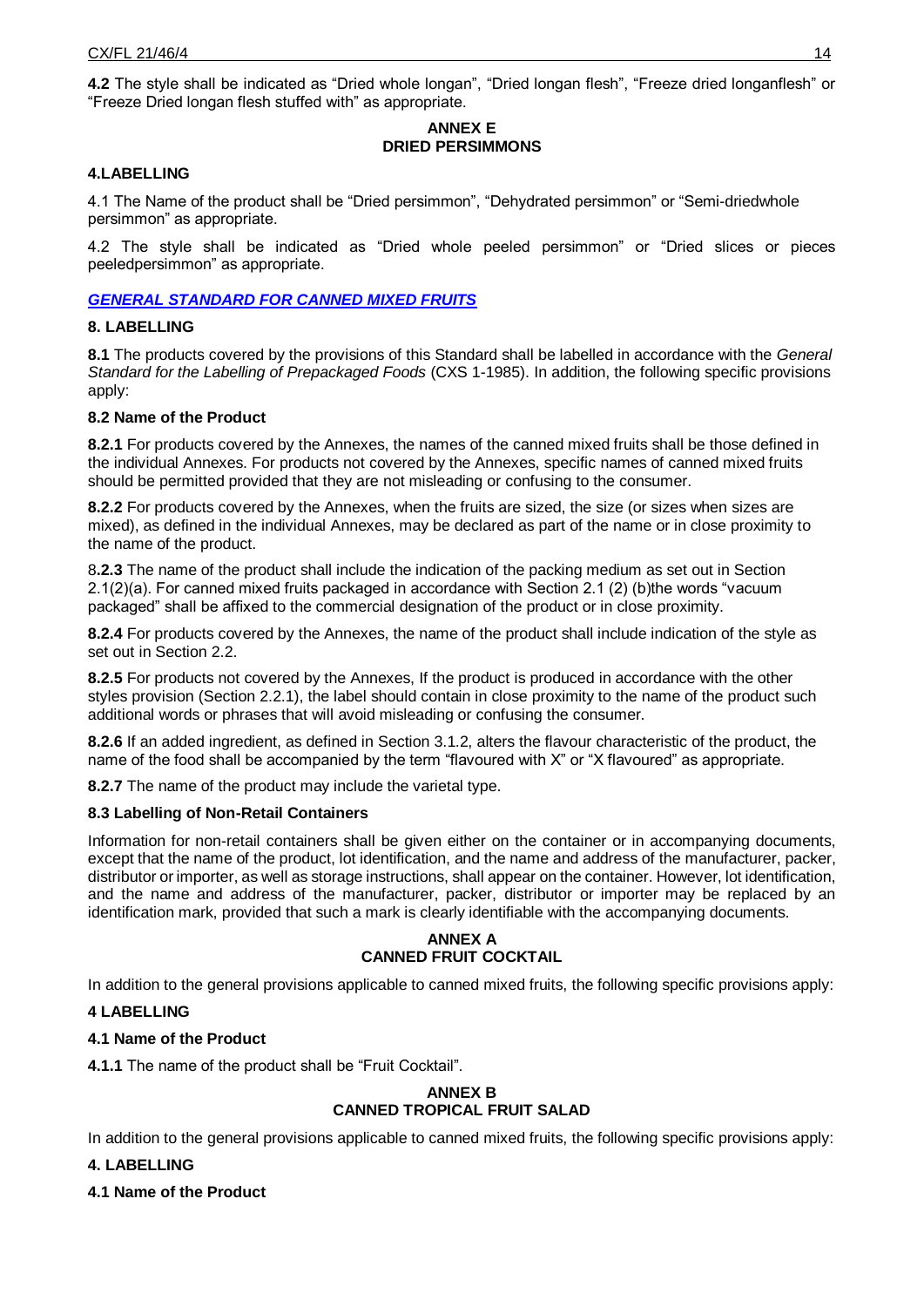**4.1.1** The name of the product shall be "Tropical Fruit Salad" or another name that accurately describes the product and is not misleading or confusing to the consumer.

# **G. CODEX COMMITTEE ON SPICES AND CULINARY HERBS (CCSCH)**

**Note**: CCSCH5 forwarded to CAC44 the draft standard for dried oregano, draft standard for dried roots, rhizomes and bulbs — dried or dehydrated ginger, draft standard for dried floral parts – dried cloves and draft standard for dried leaves - dried basil for adoption at Step 8, and the proposed draft Standard for dried seeds – Nutmeg for adoption at Step 5.

CCFL45 had previously considered the labelling provisions in the standards for dried oregano; dried roots, rhizomes and bulbs – dried or dehydrated ginger; dried floral parts – dried cloves; and dried basil; and had agreed to endorse all the labelling provisions in these draft standards except for sections 8.3, 8.3.1 and 8.5, which were referred to CCSCH for further consideration.

Regarding Section 8.3 and 8.3.1 "Country of Origin/Country of Harvest", CCSCH5 agreed to inform CCFL that:

i. both provisions would be kept in the SCH standards.

ii. the provision "Country of Origin/Country of Harvest" would be split into two independent and clear provisions, i.e. a provision on "Country of Origin" being mandatory and a provision on "Country of Harvest" being optional; and that these provisions would be reconsidered in individual standards, should the need arise.

CCSCH5 also noted that declaration of the region of production was considered equally important in providing significant information to the consumer, especially for regional products, and would also be an optional labelling requirement where appropriate.

Regarding Section 8.5 "Inspection mark (optional)", CCSCH5 agreed that the provision be expunged from SCH standards. However, it could be considered under individual draft standards should there be a need.

CCSCH5 agreed to forward the revised provisions for labelling to CCFL46 for endorsement.

# *[DRAFT STANDARD FOR DRIED OREGANO](http://www.fao.org/fao-who-codexalimentarius/sh-proxy/en/?lnk=1&url=https%253A%252F%252Fworkspace.fao.org%252Fsites%252Fcodex%252FMeetings%252FCX-736-05%252FFinal%252520Report%252FREP21_SCHe.pdf#page=33)*

## **8 LABELLING (sections 8.2.2, 8.3, 8.3.1, 8.3.2 and 8.3.3 for endorsement) 5**

8.2.2 The general name and style of the product shall be as described in Table 1 and Section 2.2 (styles). The scientific name of the product is optional.

### **8.3. Country of origin and country of harvest**

- 8.3.1 Country of origin shall be declared
- 8.3.2 Country of harvest (optional)
- 8.3.3 Region of harvest and year of harvest (optional)

# *[DRAFT STANDARD FOR DRIED ROOTS, RHIZOMES AND BULBS —](http://www.fao.org/fao-who-codexalimentarius/sh-proxy/en/?lnk=1&url=https%253A%252F%252Fworkspace.fao.org%252Fsites%252Fcodex%252FMeetings%252FCX-736-05%252FFinal%252520Report%252FREP21_SCHe.pdf#page=37) DRIED OR DEHYDRATED GINGER*

# **8 LABELLING (sections 8.2.1, 8.3, 8.3.1, 8.3.2 and 8.3.3 for endorsement) 6**

8.2.1 The common name of the product shall be as described in Section 2.1.

### **8.3 Country of origin and country of harvest**

- 8.3.1 Country of origin shall be declared
- 8.3.2 Country of harvest (optional)

-

8.3.3 Region of harvest and year of harvest (optional)

# *[DRAFT STANDARD FOR DRIED FLORAL PARTS-CLOVES](http://www.fao.org/fao-who-codexalimentarius/sh-proxy/en/?lnk=1&url=https%253A%252F%252Fworkspace.fao.org%252Fsites%252Fcodex%252FMeetings%252FCX-736-05%252FFinal%252520Report%252FREP21_SCHe.pdf#page=41)*

### **8 LABELLING (sections 8.3, 8.3.1, 8.3.2 and 8.3.3 for endorsement) 7**

8.2.1 The common name of the product shall be as described in Section 2.1.

### **8.3 Country of origin and country of harvest**

<sup>5</sup> Section 8.2.2 was revised to make declaration of scientific name optional by including a statement "The scientific name of the product is optional".

<sup>&</sup>lt;sup>6</sup> Section 8.2.1 was revised to replace "the name of the product" with "the common name of the product" for the purpose of aligning the provision with section 2.1 Product Definition.

 $7$  Section 8.2.1 was revised to replace "the name of the product" with "the common name of the product" for the purpose of aligning the provision with section 2.1 Product Definition.